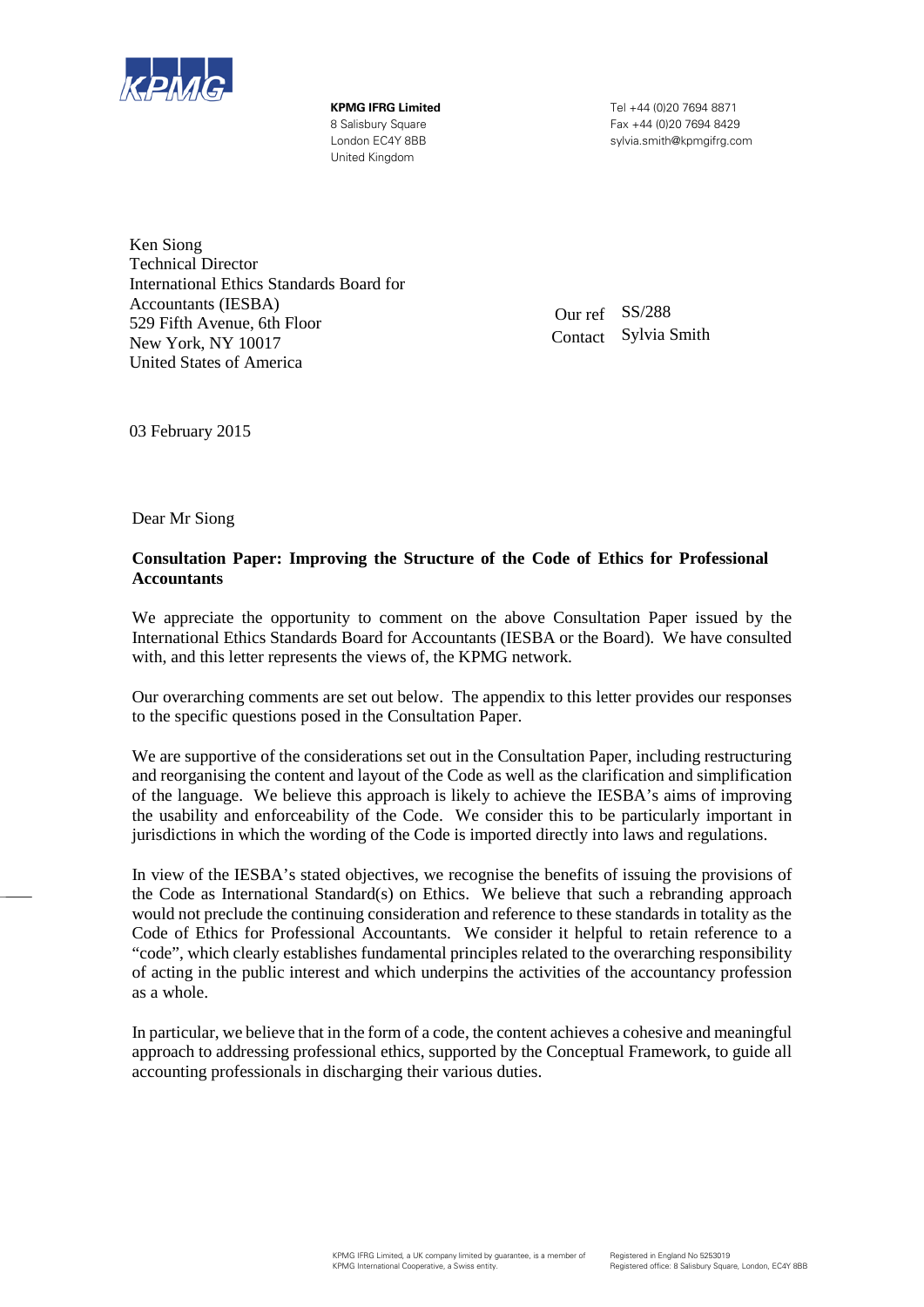

We do not consider it necessary to identify specific individuals responsible for compliance with the provisions of the Code in particular circumstances. Instead we recommend an approach similar to that taken by International Standard on Quality Control (ISQC) 1, *Quality Control For Firms That Perform Audits And Reviews Of Financial Statements And Other Assurance And Related Services Engagements*, i.e. to require firms to establish ultimate responsibility at the CEO or Board of Directors level (or equivalent) and to require their delegates to have sufficient and appropriate experience and ability, and the necessary authority, but not to go as far as to attempt to specify responsible individuals.

Please contact Sylvia Smith at +44 20 7694 8871 if you wish to discuss the contents of this letter.

Yours sincerely

KPMG IFRG Limited

KPMG IFRG Limited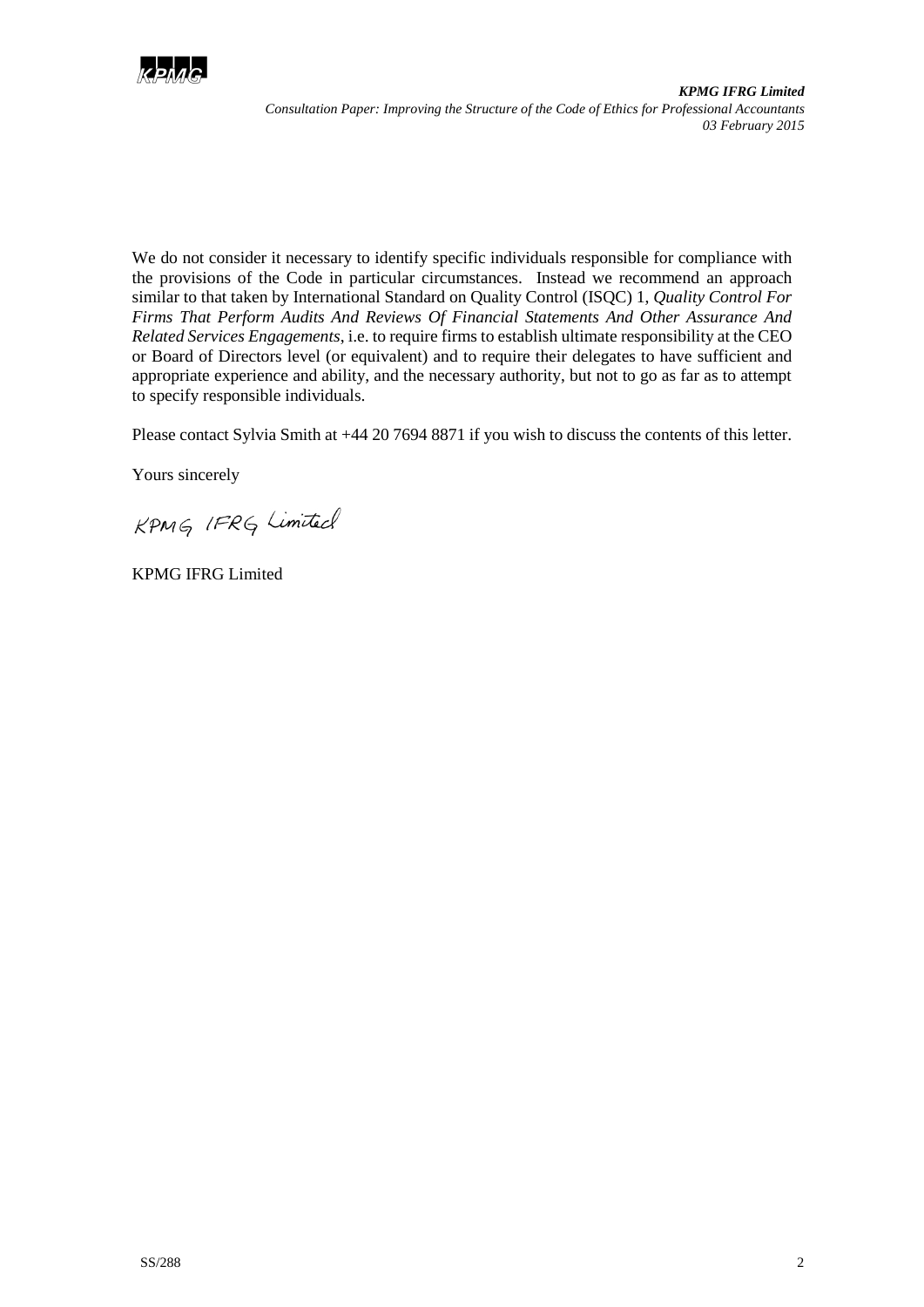

#### **Appendix A: Response to Specific Questions**

# **1. Do you believe that the approach outlined in this Consultation Paper, as reflected in the Illustrative Examples, would be likely to achieve IESBA's objective of making the Code more understandable? If not, why not, and what other approaches might be taken?**

We believe that restructuring the Code into three separate components of purpose, requirements, and application and other explanatory material is likely to result in the Code being easier to use and more understandable, in particular, because this approach highlights the requirements more clearly.

We do note, however, that certain content of the Code is more discursive in nature, and this approach may therefore be difficult to apply. For example, Section 300 of the Code does not include any requirements; instead it describes how the conceptual framework contained in Part A applies in certain situations to professional accountants in business. There is a risk that users may overlook this material. However, we believe that this risk may be overcome through use of twoway cross referencing and consistent headings and subheadings. This is aligned to the approach taken in the clarified ISAs, which we consider works well in practice.

We highlight that it would be helpful to consider carefully the placement of specific crossreferences in order to distinguish between cross-references which relate to an entire paragraph or section versus those which are particular to a sub-section. As above, we note that the approach taken in the clarified ISAs achieves this. Cross-referencing may be facilitated by an easily navigable electronic version.

## **2. Do you believe that the approach outlined in this Consultation Paper, as reflected in the Illustrative Examples, would be likely to make the Code more capable of being adopted into laws and regulations, effectively implemented and consistently applied? If not, why not, and what other approaches might be taken?**

We consider the approach outlined is likely to facilitate adopting the Code into laws and regulations, in particular, because requirements are clearly identified, accompanied by changes to a more active form of language. We believe this is particularly important in jurisdictions in which the wording of the Code is imported directly into laws and regulations.

We also highlight concerns raised by regulators in terms of their ability to enforce the Code. We therefore support the proposed changes as we believe they represent a significant step to address this issue.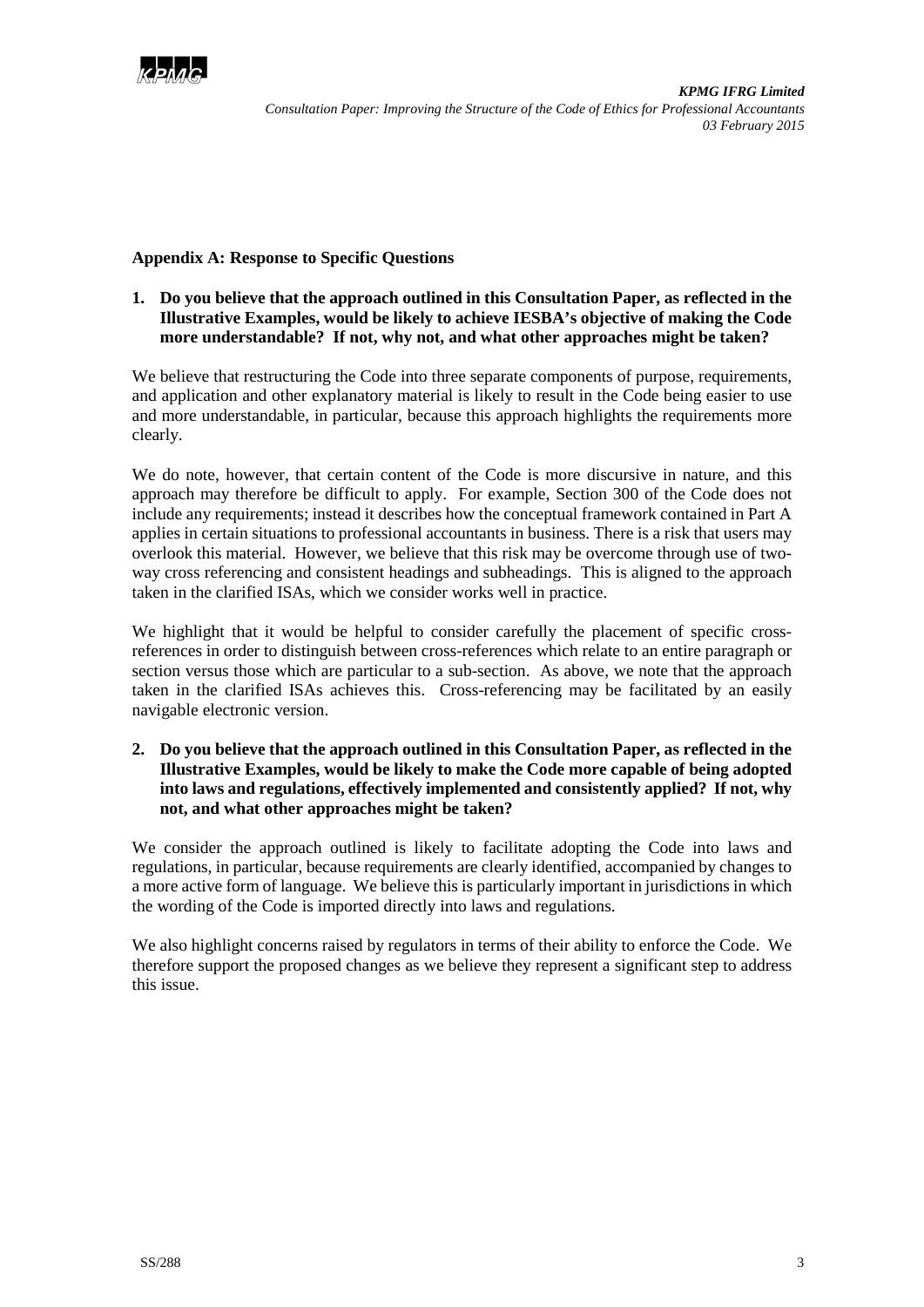

# **3. Do you have any comments on the suggestions as to the numbering and ordering of the content of the Code (including reversing the order or extant Part B and Part C), as set out in paragraph 20 of the Consultation Paper?**

We believe the division of the Parts of the Code into sections and subsections by topic will facilitate user access to the material set out in the Code, and we support the proposed numbering convention as we believe this will likely support a stable overall structure to the Code over time.

We agree with the Board's proposal to reverse the order of extant Part B and Part C, since accountants in public practice are also accountants in business, i.e. these are not mutually exclusive subsets. In fact the extant Code acknowledges this as it states at paragraph 100.12 that "professional accountants in public practice may also find part C relevant to their particular circumstances". We therefore believe the proposed re-ordering is more logical. For example, extant Part C addresses matters such as employee performance quality, disciplinary procedures, and the establishment of "whistle-blowing" channels, which apply also to professional accountants in public practice.

We consider that to achieve greater clarity the content would be most appropriately ordered such that prohibitions are presented first, to emphasise their importance.

We also recommend that the Board consider the potential overlap and duplication of material once this is re-ordered. For example, 100.010 states that "A professional accountant may be required to resolve a conflict…". Whilst this statement is appropriate as an introduction to the topic, it is an unnecessary duplication as users would already know that a professional accountant is required to resolve a conflict.

## **4. Do you believe that issuing the provisions in the Code as separate standards or rebranding the Code, for example as International Standards on Ethics, would achieve benefits such as improving the visibility or enforceability of the Code?**

We recognise the benefits of issuing the provisions of the Code as International Standard(s) on Ethics, given the IESBA's objectives of enhancing the visibility and enforceability of the content of the Code and facilitating its adoption into national laws and regulations.

Such a rebranding approach would not preclude continuing to consider and refer to these standards in totality as the Code of Ethics for Professional Accountants. We consider it helpful to retain reference to a "code", which clearly establishes fundamental principles related to the overarching responsibility of acting in the public interest and which underpins the activities of the accountancy profession as a whole.

In particular, we believe that in the form of a code, the content achieves a cohesive and meaningful approach to addressing professional ethics, supported by the Conceptual Framework, to guide all accounting professionals in discharging their various duties.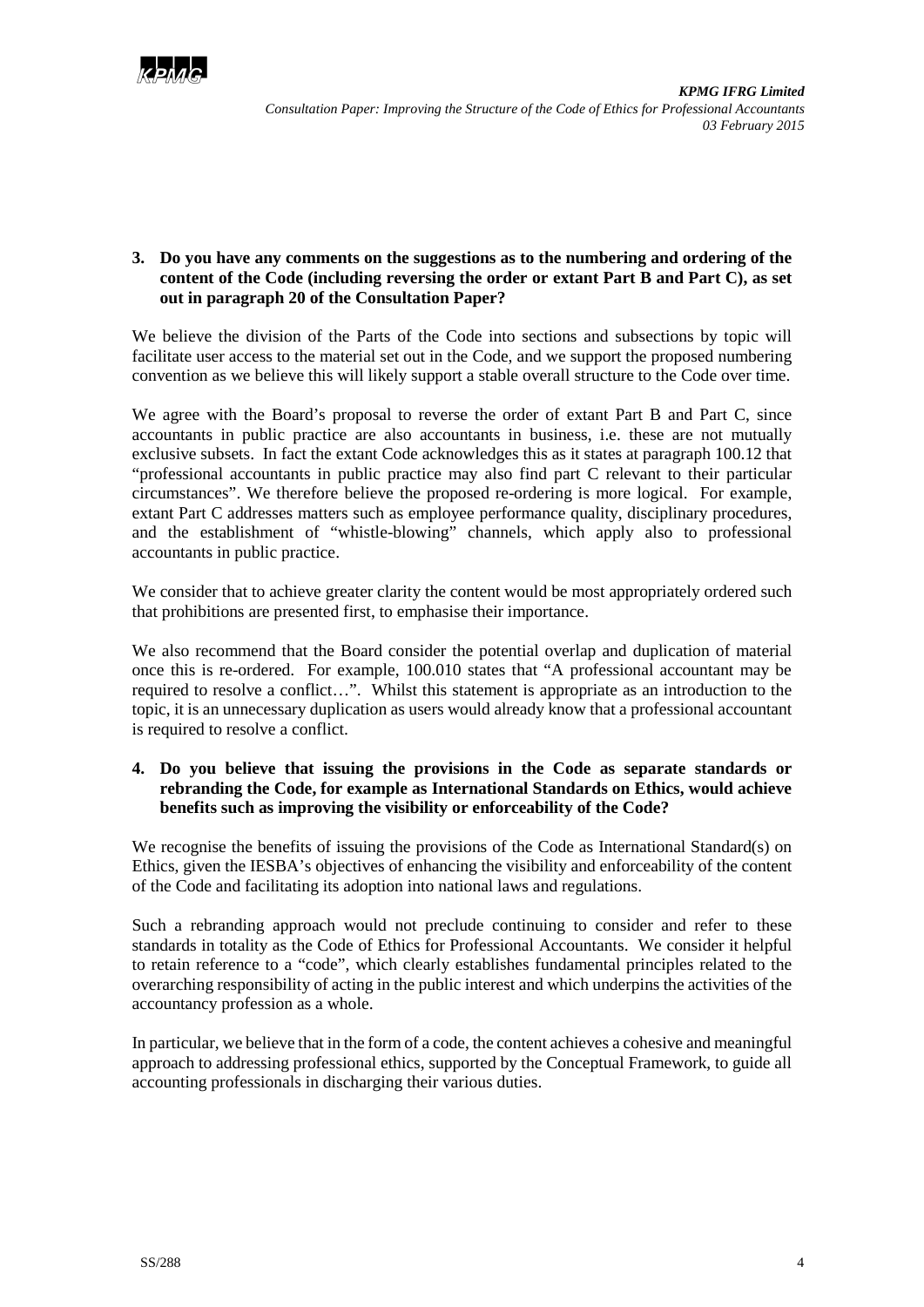

## **5. Do you believe that the suggestions as to use of language, as reflected in the Illustrative Examples, are helpful? If not, why not?**

We are supportive of the suggestions, in particular, the use of plain English text and the rewording of requirements from a passive to an active form. We believe this will facilitate both the understandability and the enforceability of the provision of the Code.

## **6. Do you consider it is necessary to clarify responsibility in the Code? If so, do you consider that the illustrative approach to responsibility is an appropriate means to enhance the usability and enforceability of the Code? If not, what other approach would you recommend?**

We do not believe it is necessary to clarify responsibility in the Code in order to enhance its usability and enforceability. We support the approach taken in paragraph 290.12 of the extant Code as we believe this facilitates the accommodation of differences between size, structure and organisation of firms and the prevailing cultures in which they operate. We recommend that this approach be broadened to address the requirements of the Code for Professional Accountants in Public Practice more generally, in addition to independence.

Notwithstanding the above, we recognise that the Board may intend that the Code stand alone. Therefore, whilst we do not have concerns with the current use of cross-referencing to ISQC 1 and ISAs, we believe that the establishment of more direct requirements for compliance within the Code itself would be an acceptable way of making the Code stand alone, provided that these requirements are fully aligned with ISQC 1.

In establishing such requirements, we do not believe that these need to go as far as the illustration set out in paragraph 30 of the Exposure Draft, by requiring firms to have policies and procedures to enable identification of those individuals responsible for compliance, in order for this to be both used by firms and enforced by regulatory bodies.

Instead, we recommend that the Board adopt an approach similar to that set out in ISQC 1, i.e. to establish ultimate responsibility for compliance at the firm's CEO or managing board of partners (or equivalent) level and to require that their delegates have sufficient and appropriate experience and ability, and the necessary authority, but not to attempt to specify the identity of responsible individuals.

# **7. Do you find the examples of responsible individuals illustrated in paragraph 33 useful?**

We do not consider it necessary to provide such granularity as to responsibility in the Code itself and therefore we find these examples of responsible individuals to be of limited use.

Please see our response above.